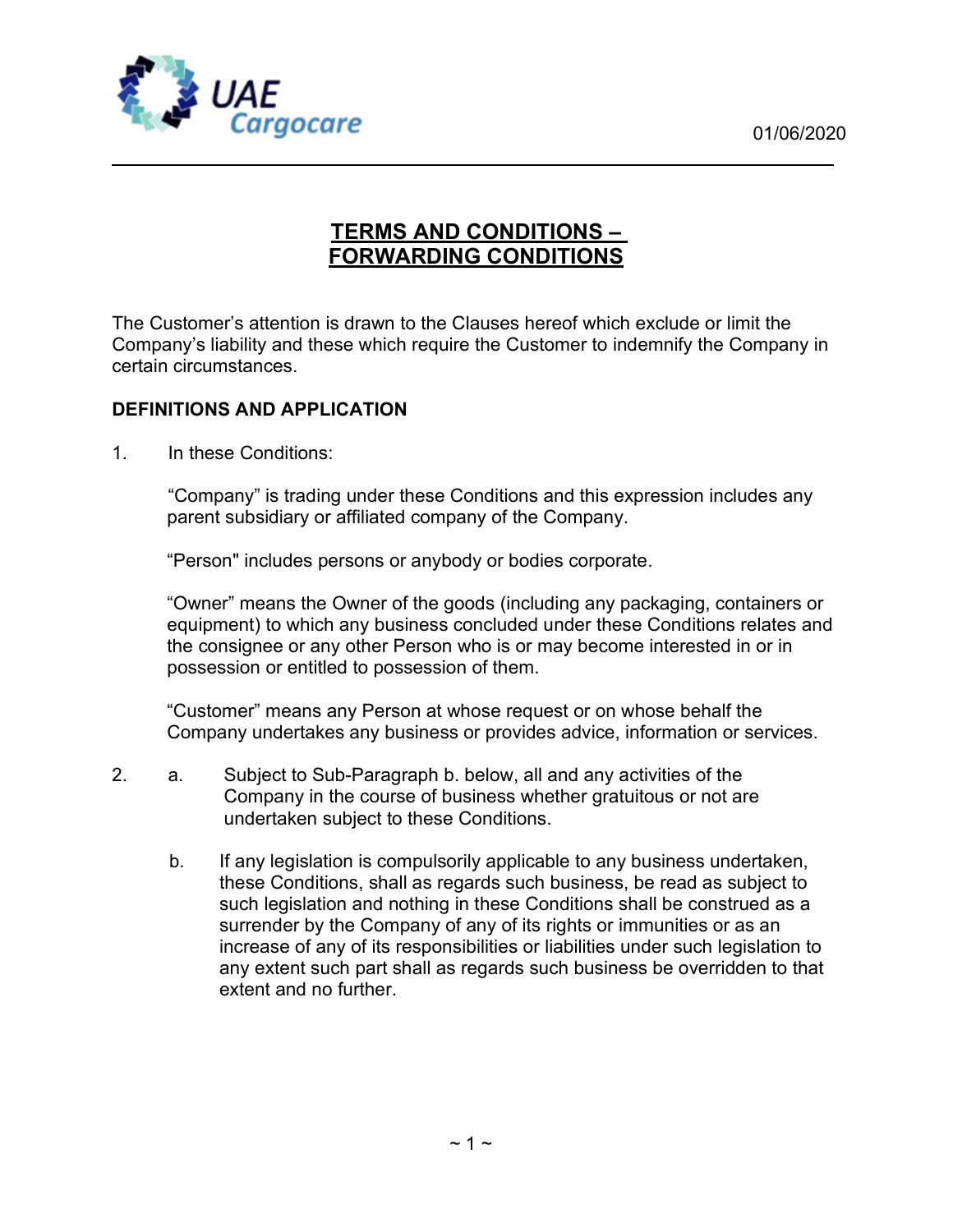

- 3. The Customer warrants that he is either the Owner or the authorized agent of the Owner and also that he has authority to accept these Conditions not only for himself but also as agent for and on behalf of the Owner.
- 4. In authorizing the Customer to enter into any contract with the company and/or in accepting any document issued by the company in connection with such Contract, the Owner irrevocably accepts these Conditions for themselves and their agents and for any parties on whose behalf they or their agents may act, and in particular but without prejudice to the generality of this Clause, they accept that the Company shall have the right to enforce against them jointly and severally any liability of the Customer under these Conditions or to recover from them any sums to be paid to the Company by the Customer which upon proper demand have not been paid.

### THE COMPANY

- 5. a. Subject to Clauses 13 and 14 below, the Company shall be entitled to procure any or all of its services as an agent or to provide these services as a principal.
	- b. The offer and acceptance of an inclusive price for the accomplishment of any service or services shall not itself determine whether any such service is or services are to be arranged by the Company acting as agent or to be provided by the Company acting as a contracting principal.
	- c. When acting as an agent the Company does not make or purport to make any contract with the Customer for the carriage, storage, packing or handling of any goods nor for any other physical service in relation to them and acts solely on behalf of the Customer in securing services by establishing Contracts with third parties so that direct contractual relationships are established between the Customer and such third parties.
	- d. The Company shall on demand by the Customer provide evidence of any Contract entered into as agent for the Customer. Insofar as the Company may be in default of this obligation, it shall be deemed to have contracted with the Customer as a principal for the performance of the Customer's instructions.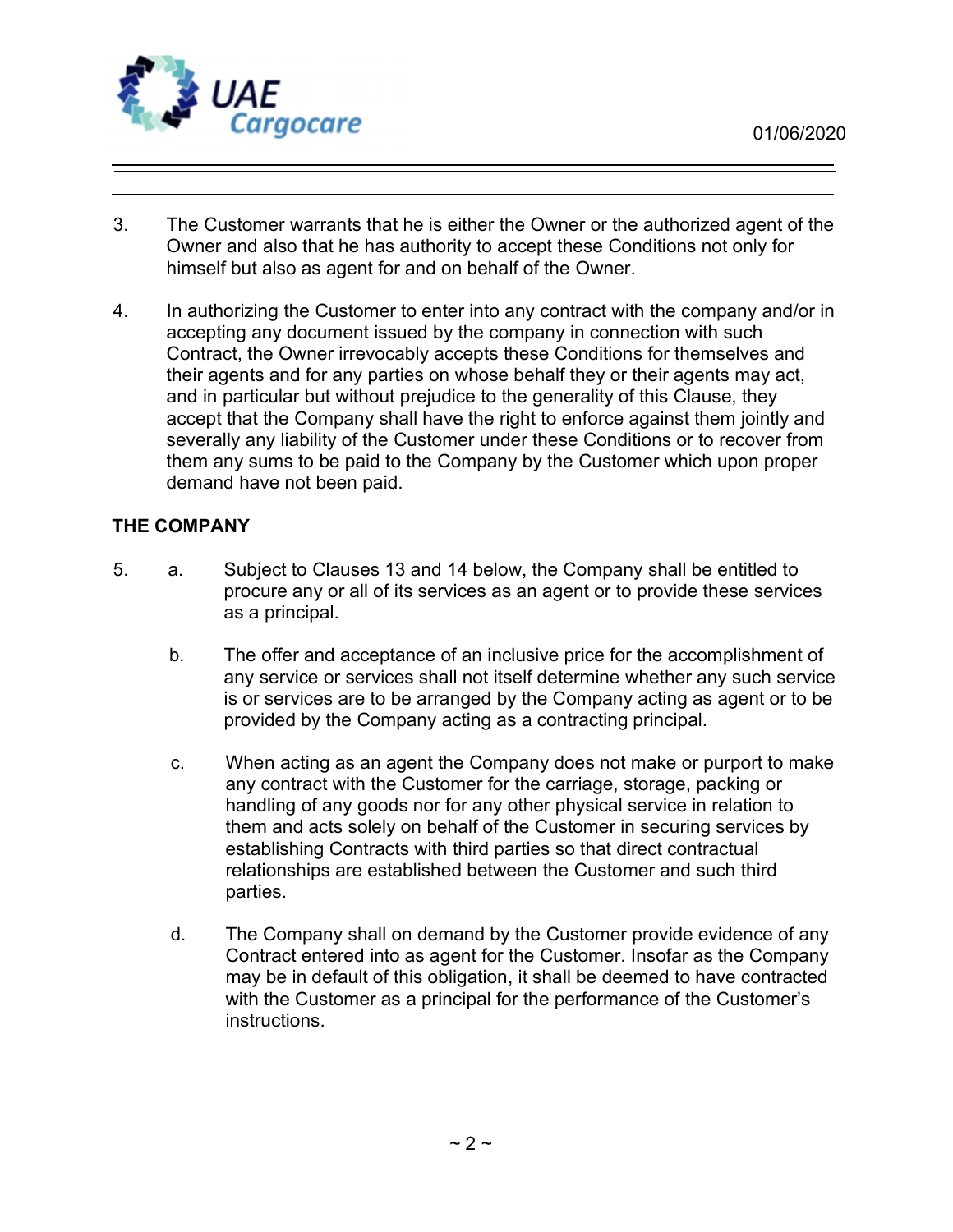

- 6. When and to the extent that the Company has contracted as principal for the performance of any of its services, it undertakes to perform and/or in its own name to procure the performance of those services, and subject always to the totality of these Conditions and in particular to Clauses 26 - 29 hereof accepts liability for loss of or damage to goods taken into its charge occurring between the time when it takes the goods into its charge and the time when the Company is entitled to call upon the Customer or Owner to take delivery of the goods.
- 7. When and to the extent that the Company in accordance with these Conditions is acting as an agent on behalf of the Customer, it is acting in a customary manner. The Company shall be entitled, and the Customer hereby expressly authorizes the Company such entitlement, to enter into contracts on behalf of the Customer and the Owner:
	- a. for the carriage of goods by any route or means or Person,
	- b. for the storage, packing, trans-shipment, loading, unloading or handling of The goods by any Person at any place and for any length of time,
	- c. for the carriage or storage of goods in or on transport units as defined in sub clause 19 c. and with other goods of whatever nature, and
	- d. to do such acts as may in the opinion of the Company be reasonably necessary in the performance of its obligations in the interests of the Customer and the Owner.
- 8. The Company reserves to itself a reasonable liberty as to the means, route and procedure to be followed in the handling, storage and transportation of goods. In any case where no particular route is agreed between the Company and the Customer, the Customer agrees that the agreed route is that which the Company reserves to itself a reasonable liberty to follow.
- 9. The Company is permitted to perform any of its obligations herein by itself or by a sub-contractor. For the purpose of allowing any such sub-contractor to take the benefit of these Conditions, the Company acts as agent and trustee for such sub-contractor in entering into a contract governed by these Conditions with the Customer and Owner.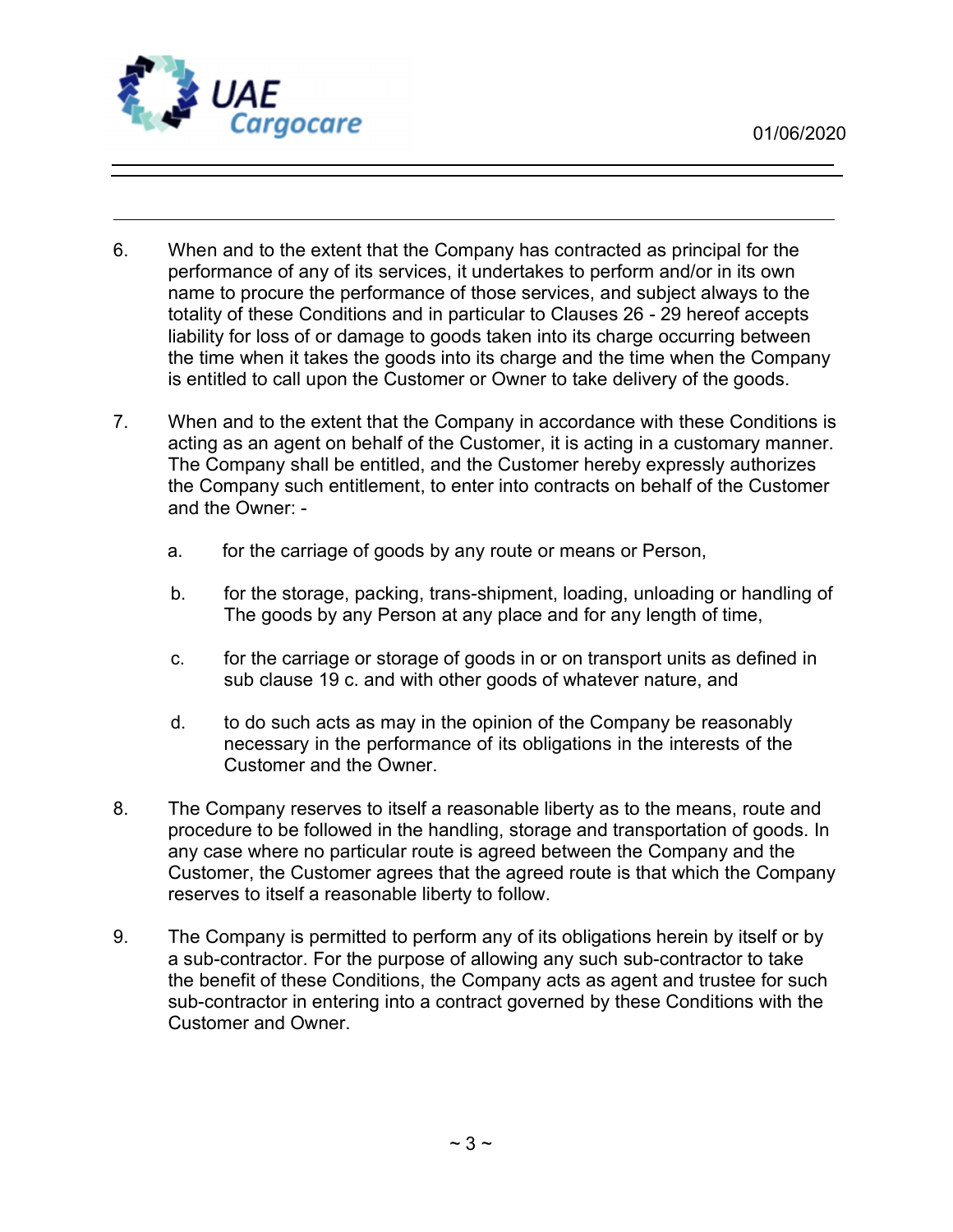

- 10. The Company shall have a general lien on all goods and documents relating to goods in its possession, custody or control for all sums due at any time from the Customer or Owner, and shall be entitled to retain such goods and documents against payment of the freightage expenses and other such sums due to him for the transportation.
- 11. The Company shall be entitled to retain and be paid all brokerages, commissions, allowances and other remunerations customarily retained by or paid to freight forwarders.
- 12. a. If delivery of the goods or any part thereof is not taken by the Customer or Owner, at the time and place when and where the Company is entitled to call upon such Person to take delivery thereof, the Company shall be entitled to store the goods or any part thereof at the sole risk of the Customer, whereupon the liability of the Company in respect of the goods or that part thereof stored as aforesaid shall wholly cease and the cost of such storage if paid for or payable by the Company or any agent or sub-contractor of the Company shall forthwith upon demand be paid by the Customer to the Company.
	- b. The Company shall be entitled at the expense of the Customer to obtain an order by the competent UAE Court to dispose of perishable goods or non-delivered goods as defined by sub clause 12 a. herein as the Court thinks fit.
- 13. a. No insurance will be effected except upon express instructions given in writing by the Customer and all insurances effected by the Company are subject to the usual exceptions and conditions of the policies of the insurance company or underwriters taking the risk. Unless otherwise agreed in writing the Company shall not be under any obligation to effect a separate insurance on each consignment but may declare it on any open or general policy held by the Company.
	- b. Insofar as the Company agrees with the Customer to arrange insurance, the Company acts solely as agent for the Customer using its best endeavors to arrange such insurance and does so subject to the limits of liability contained in Clause 29 hereof.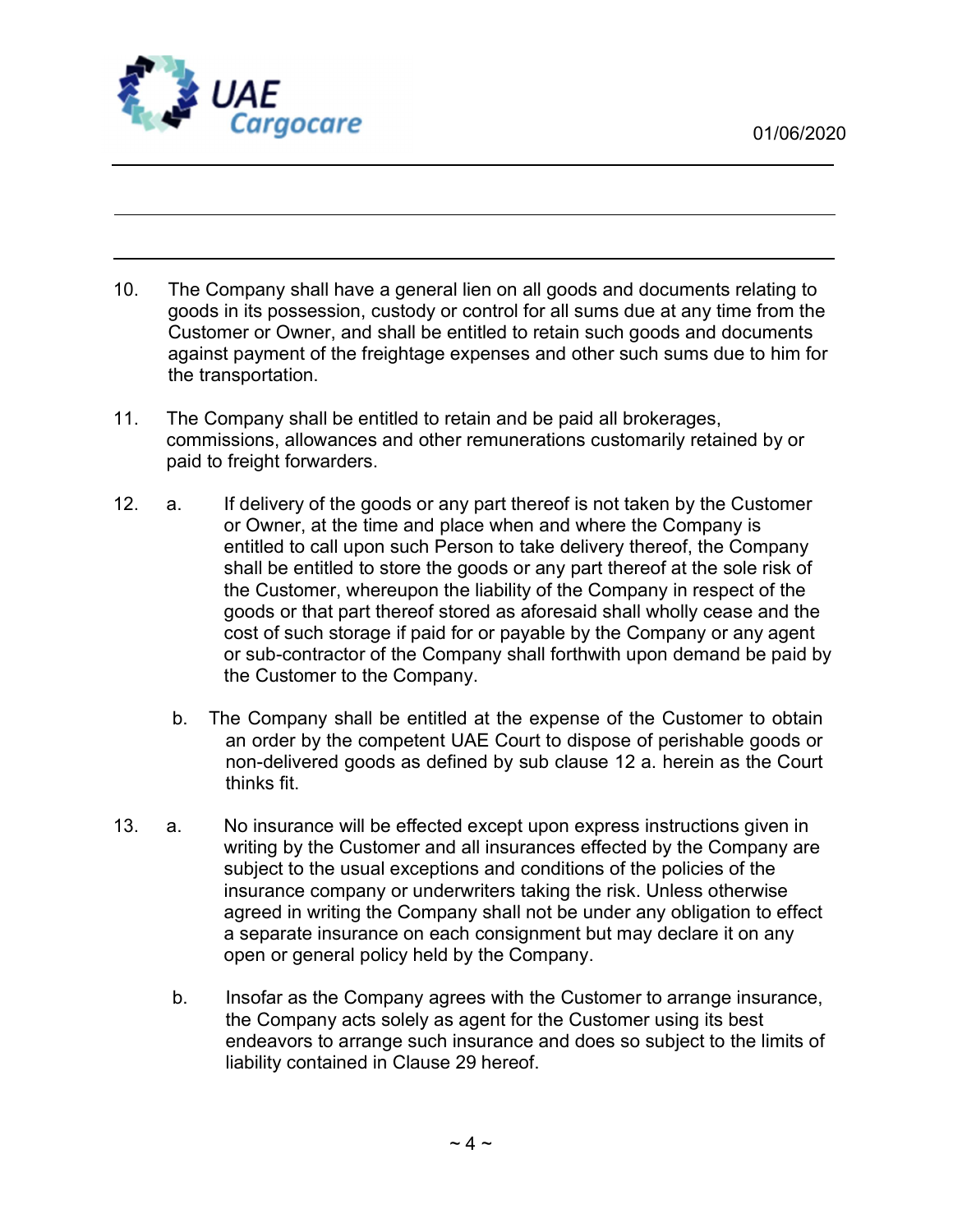

- 14. a. Except under special arrangements previously made in writing or under the form of a printed document signed by the Company, any instructions relating to the delivery or release of goods in specified circumstances only, such as (but without prejudice to the generality of this Clause) against payment or against surrender of a particular document, are accepted by the Company only as agents for the Customer where third parties are engaged to effect compliance with the instructions.
	- b. The Company shall not be under any liability in respect of such arrangements as are referred to under Sub-Clause a. hereof save where such arrangements are made in writing.
	- c. In any event, the Company's liability in respect of the performance or arranging the performance of such instructions shall not exceed that provided for in these Conditions in respect of loss of or damage to goods,
- 15. Advice and information in whatever form it may be given is provided by the Company for the Customer only and the Customer shall indemnify the Company against any liability, claims, loss, damage, costs or expenses arising out of any other persons relying upon such advice or information. Except under special arrangements previously made in writing, advice and information which is not related to specific instructions accepted by the Company is provided gratuitously and without liability.
- 16. a. Except under special arrangements previously made in writing the Company will not accept or deal with bullion, coin, precious stones, jewelry, valuables, antiques, pictures, human remains, livestock or plants. Should any Customer nevertheless deliver any such goods to the Company or cause the Company to handle or deal with any such goods otherwise than under special arrangements previously made in writing the Company shall be under no liability whatsoever for or in connection with such goods howsoever arising.
	- b. The Company may at any time waive its rights and exemptions from liability under Sub-Clause a. above in respect of any one or more of the categories of goods mentioned herein or any part of any category. If such waiver is not in writing, the onus of proving such waiver shall be on the Customer.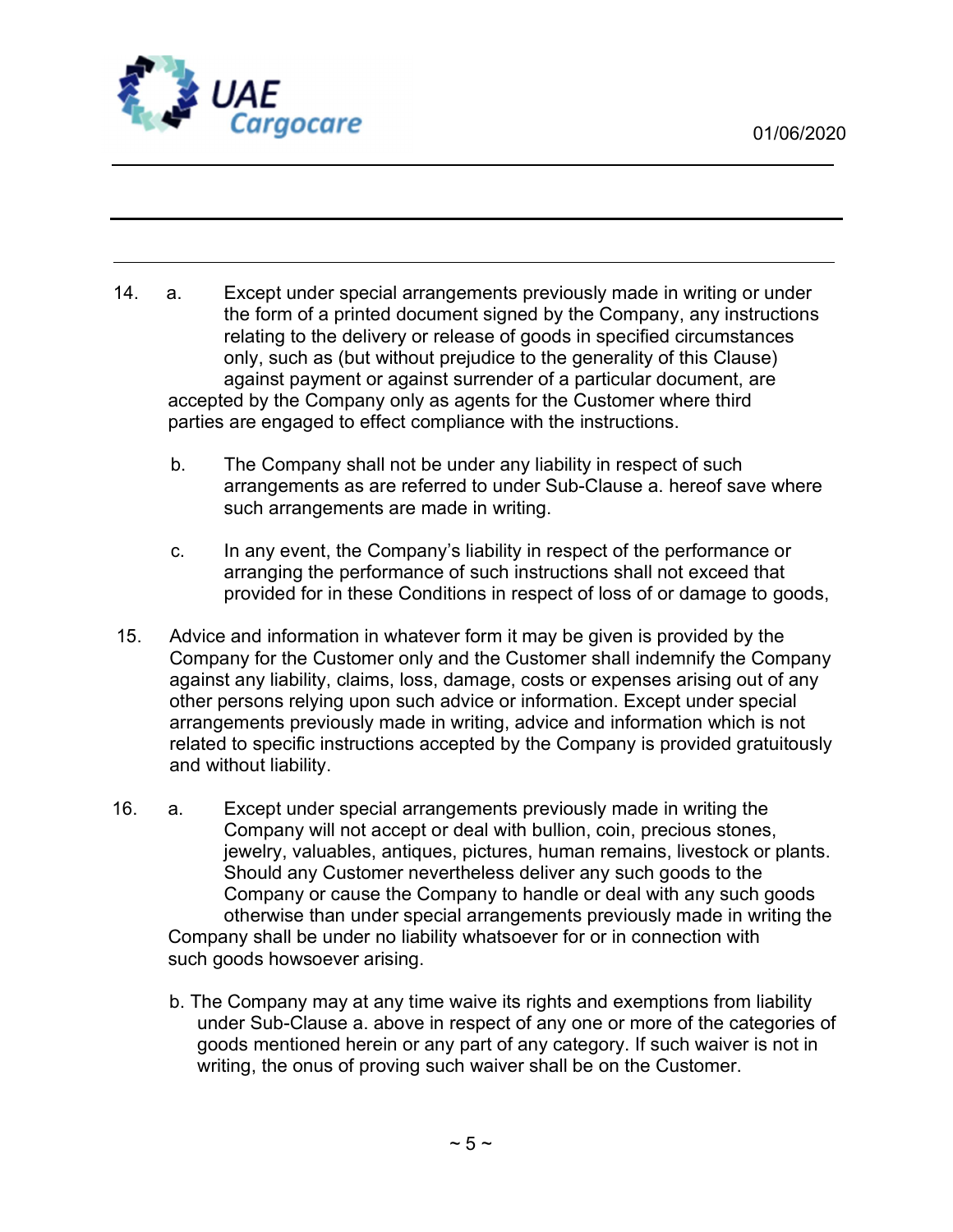

- 17. Except following instructions previously received in writing and accepted by the Company, the Company will not accept or deal with goods of a dangerous or damaging nature nor with goods likely to harbor or encourage vermin or other pests, nor goods liable to taint or affect other goods. If such goods are accepted pursuant to a special arrangement and then in the opinion of the Company they constitute a risk to other goods, property, life or health, the Company shall where reasonably practicable contact the Customer, but reserve the right at the expense of the Customer to remove or otherwise deal with the goods.
- 18. Where there is a choice of rates according to the extent of degree of liability assumed by carriers, warehousemen or others, no declaration of value where optional will be made except under special arrangements previously made in writing.

### THE CUSTOMER

- 19. The Customer warrants:
	- a. That the description and particulars of any goods furnished by or on behalf of the Customer are full and accurate.
	- b. That all goods have been properly and sufficiently prepared, packed, stowed, labeled and/or marked, and that the preparation, packing, stowage, labeling and marking are appropriate to any operations or transactions affecting the goods and the characteristics of the goods.
	- c. That where the Company receives the goods from the Customer already stowed in or on a container, trailer, tanker, or any other device specifically constructed for the carriage of goods by land, sea or air (each hereafter individually referred to as the "transport unit"), the transport unit is in good condition, and is suitable for the carriage to the intended destination of the goods loaded therein or thereon.
- 20. Should the Customer otherwise than under special arrangements previously made in writing as set out in Clause 17 above deliver to the Company or cause the Company to deal with or handle goods of a dangerous or damaging nature, or goods likely to harbor or encourage vermin or other pests, or goods liable to taint or affect other goods, he shall be liable for all loss or damage arising in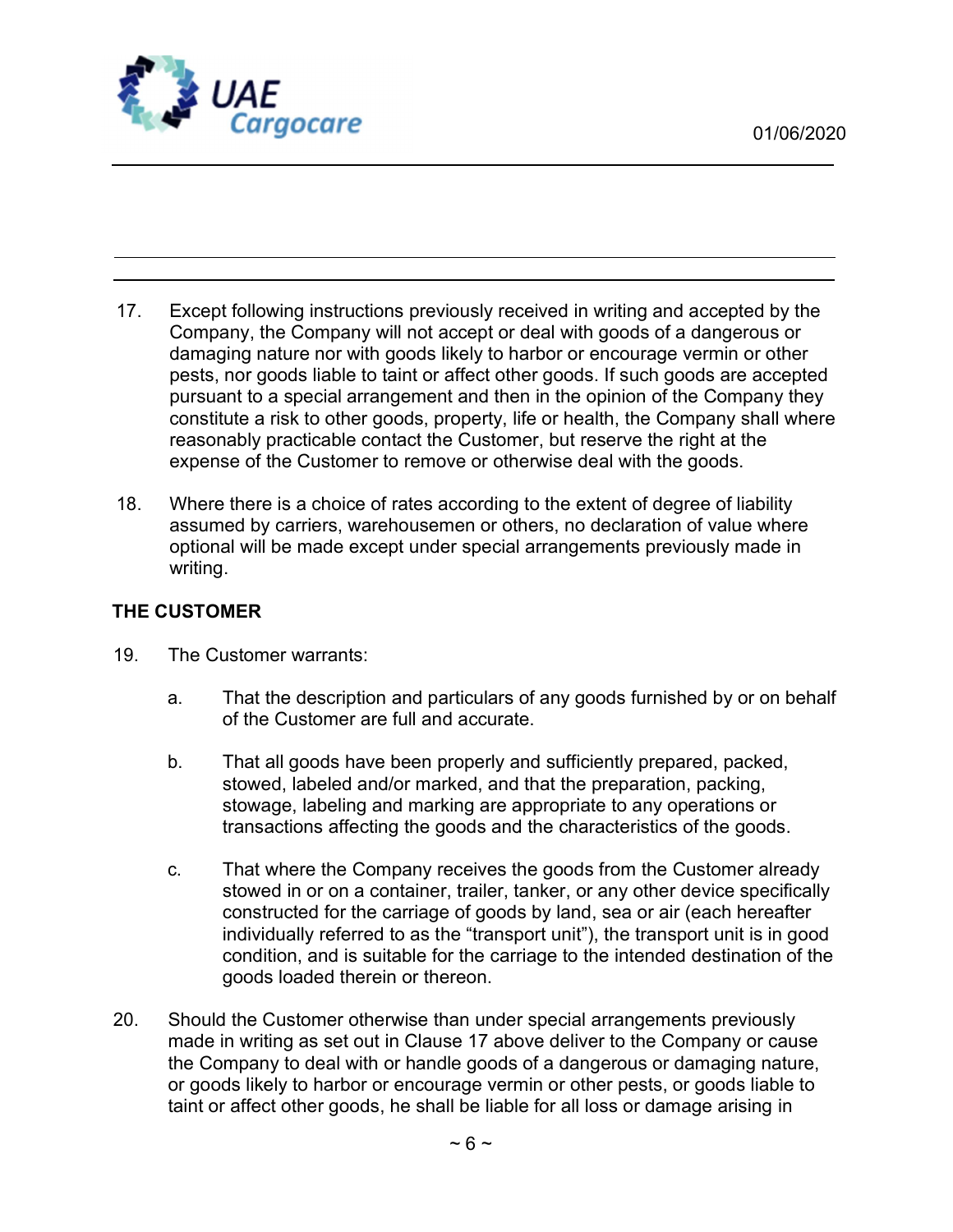

connection with such goods and shall indemnify the Company against all penalties, claims, damages, costs and expenses whatsoever arising in connection therewith, and the goods may be dealt with in such a manner as the Company or any other Person in whose custody they may be at any relevant time shall think fit.

- 21. The Customer undertakes that no claim shall be made against any director, servant, or employee of the Company which imposes or attempts to impose upon them any liability in connection with any services which are the subject of these Conditions and if any such claim should nevertheless be made, to indemnify the Company against all consequences thereof.
- 22. The Customer shall save harmless and keep the Company indemnified from and against:
	- a. All liability, loss, damage, costs and expenses whatsoever (including without prejudice to the generality of the foregoing, all duties, taxes, imposts, levies, deposits and outlays of whatsoever nature levied by any authority in relation to the goods) arising out of the Company's action in accordance with the Customer's instructions or arising from any breach by the Customer of any warranty contained in these Conditions of from the negligence of the Customer, and -
	- b. Without derogation from Sub-Clause a. above, any liability assumed or incurred by the Company when by reason of carrying out the Customer's instructions the Company has reasonably become liable or may become liable to any other party, and -
	- c. All claims, costs and demands whatsoever and by whomsoever made in excess of the liability of the Company under the terms of these Conditions regardless of whether such claims, costs and demands arise from or in connection with the negligence or breach of duty of the Company its servants, sub-contractors or agents, and -
	- d. Any claims of a General Average nature which may be made on the Company.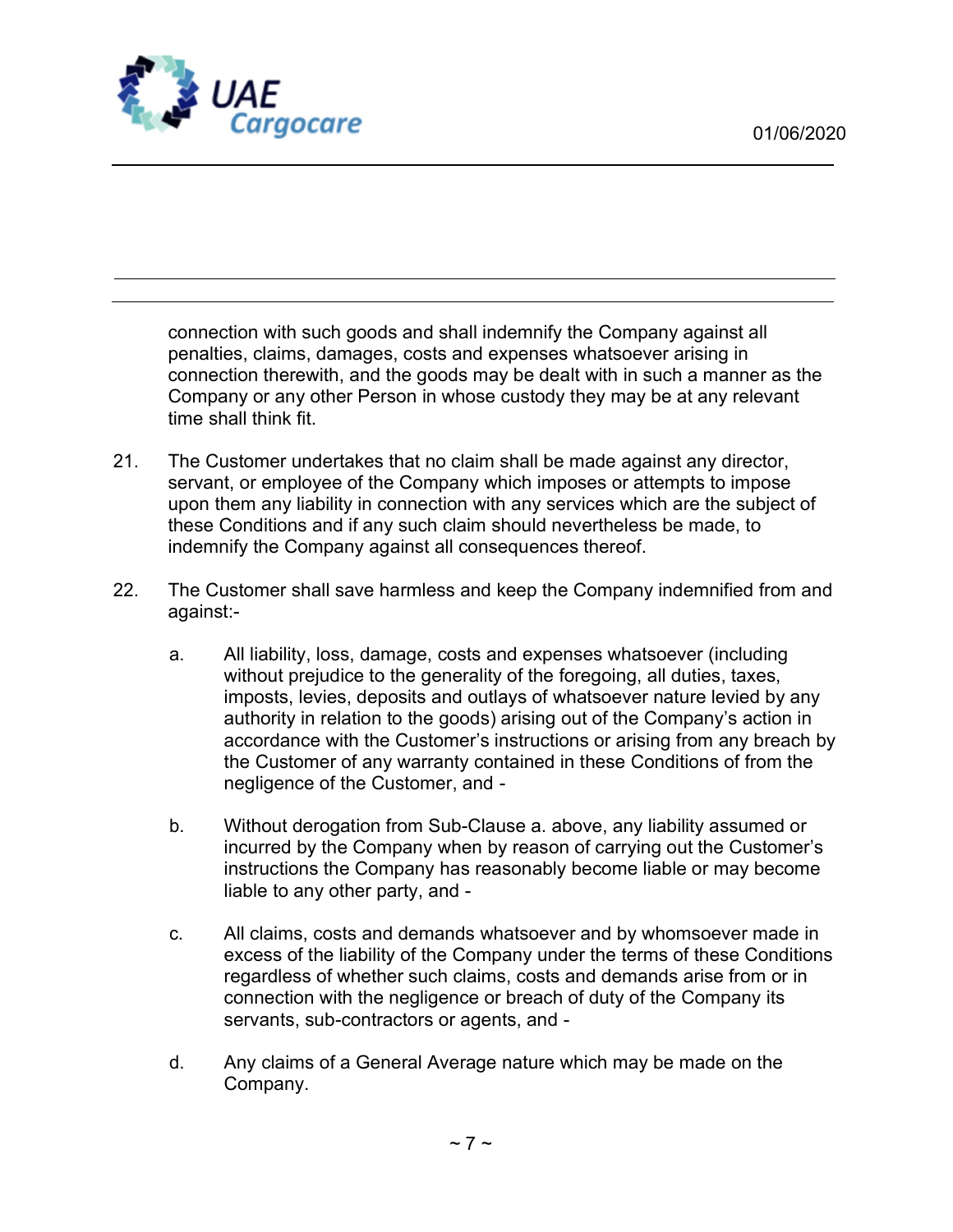

23. a. The Customer shall pay to the Company in cash or as otherwise agreed all sums immediately when due without reduction or deferment on account of any claim, counterclaim or set-off.

- b. In respect of all sums which are overdue the Customer shall be liable to pay to the Company interest calculated at 2% above the Base Rate for the time being of the UAE Central bank.
- 24. Despite any acceptance by the Company of instructions to collect freight, duties, charges or other expenses from the Owner or any other Person the Customer shall remain responsible for such freight, duties, charges or expenses on receipt of evidence of proper demand and in the absence of evidence of payment (for whatever reason) by the Owner or such other Person when due.
- 25. Where liability for General Average arises in connection with the goods, the Customer shall promptly provide security to the Company or to any other party designated by the Company in a form acceptable to the Company.

### LIABILITY AND LIMITATION

- 26. The Company shall perform its duties with a reasonable degree of care, diligence, skill and judgment.
- 27. The Company shall be relieved of liability for any loss or damage if and to the extent that such loss or damage is caused by:
	- a. strike, lock-out, stoppage or restraint of labor, the consequences of which the Company is unable to avoid by the exercise of reasonable diligence.
	- b. any cause or event which the Company is unable to avoid and the consequences whereof the Company is unable to prevent by the exercise of reasonable diligence.
- 28. Except under special arrangements previously made in writing the Company accepts no responsibility for departure or arrival dates of goods.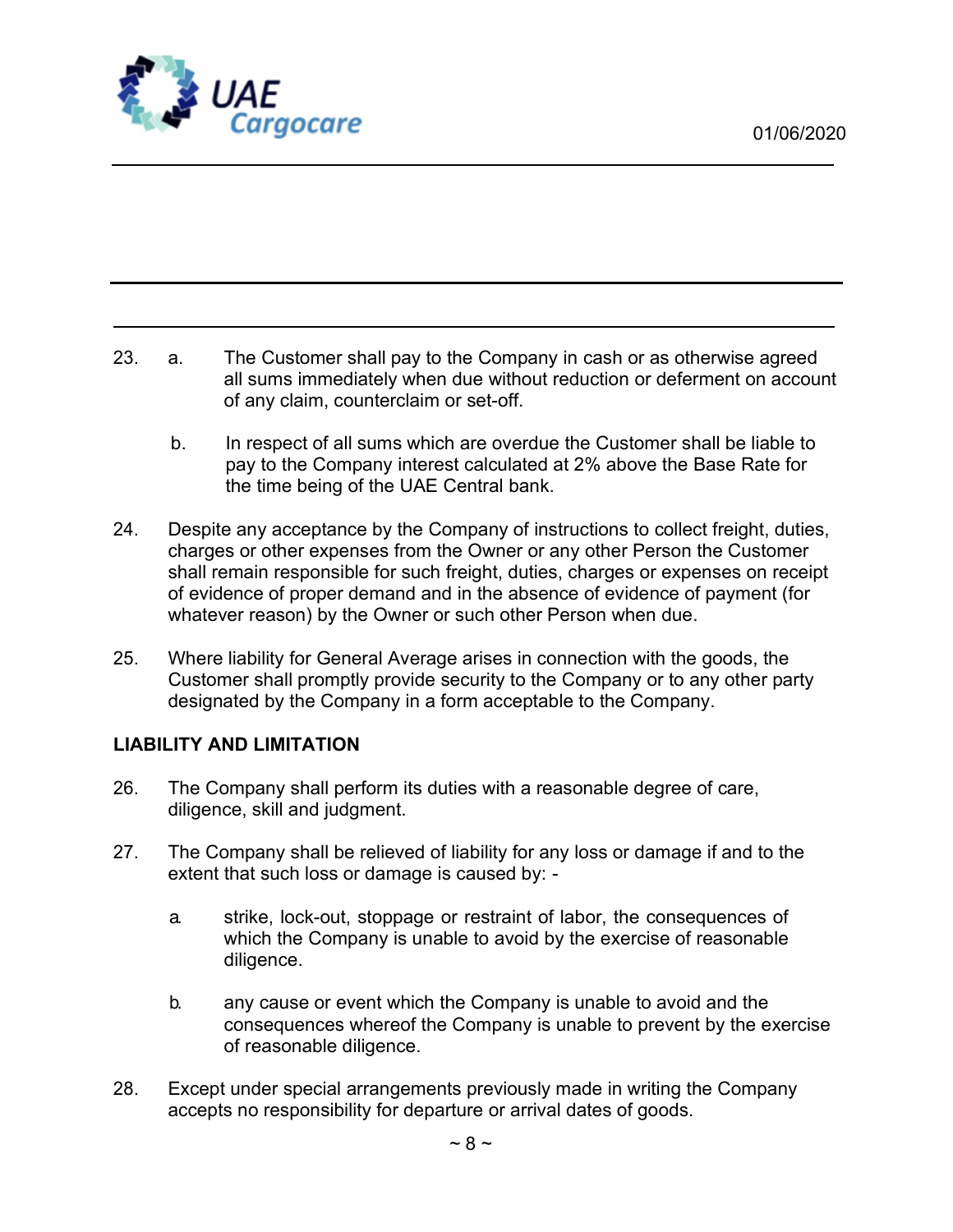

29. a. Subject to sub clause 2 b. above and Sub-Clause d. below the Company's liability howsoever arising and notwithstanding that the cause of loss or damage be unexplained shall not exceed.

- (i) In the case of claims for loss or damage to goods:
	- (a) the value of any goods lost or damaged, or
	- (b) a sum at the rate of Dirhams 30 (thirty) per kilo of gross weight of any goods lost or damaged, subject to a limit of Dirhams 5,000 (five thousand) per package or unit, whichever shall be the least
- (ii) In case of all other claims:
	- (a) the value of the goods the subject of the relevant transaction between the Company and its Customer, or
	- (b) a sum at the rate of Dirhams 30 (thirty) per kilo of the gross weight of the goods the subject of the said transaction, subject to a limit of Dirhams 5,000 (five thousand) per package or unit, whichever shall be the least.

For the purposes of sub clause 29

- a. The value of the goods shall be their value when they were or should have been shipped.
- b. Subject to sub clause 2 b. above, and Sub-Clause d. below, the Company's liability for loss or damage as a result of failure to deliver or arrange delivery of goods in a reasonable time or (where there is a special arrangement under Clause 28) to adhere to agreed departure or arrival dates shall not in any circumstances whatsoever exceed a sum equal to twice the amount of the Company's charges in respect of the relevant transaction.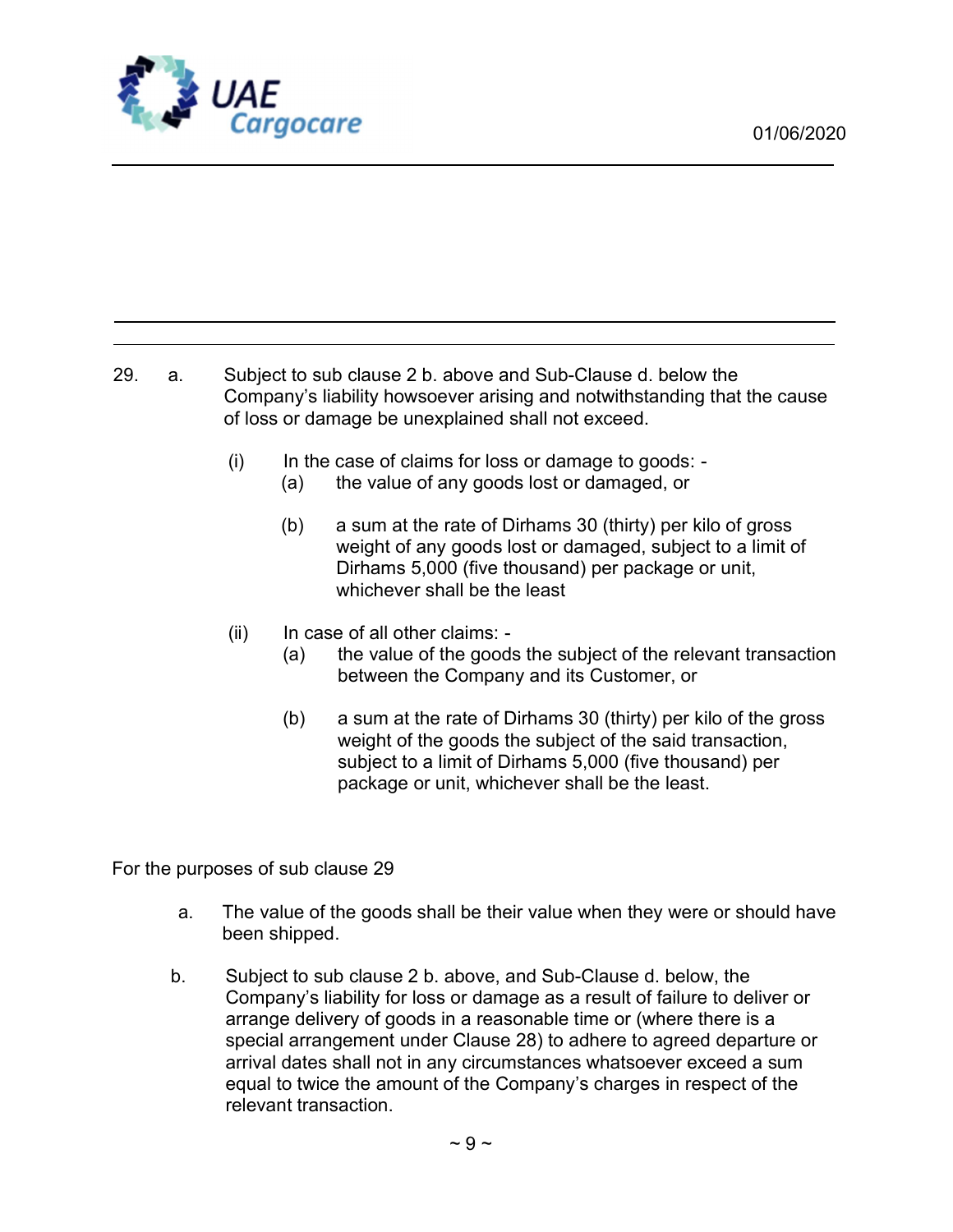

c. Save in respect of such loss or damage as is referred to at Sub-Clause b. and subject to Sub-Clause 2 b. above and Sub-Clause d. below, the Company shall not in any circumstances whatsoever be liable for indirect or consequential loss such as (but not limited to ) loss of profits, loss of market or the consequences of delay or deviation however caused,

- d. By special arrangement agreed in writing, the Company may accept liability in excess of the limits set out in Sub-Clauses a. to c. above upon the Customer agreeing to pay the Company's additional charges for accepting such increased liability. Details of the Company's additional charges will be provided upon request.
- 30. a. The Conditions are without prejudice to the terms of any international convention which is applicable by law to any dispute which may arise in relation to the carriage of the goods.
	- b. If the Company acts as a principal in making an agreement for the carriage of goods by air, the following notice is hereby given: -

If the carriage involves an ultimate destination to or stop in a country other than the country of departure, the Warsaw Convention may be applicable and the Convention governs and in most cases limits the liability of carriers in respect of loss of or damage to cargo. Agreed stopping places are those places (other than the places of departure and destination) shown under requested routing and/or those places shown in the carriers' timetables as scheduled stopping places for the route. The address of the first carrier is the airport of departure.

31. Receipt by the Customer or Owner of visibly damaged goods without complaint shall invalidate any claim against the Company. Any claim against the Company arising from loss of or damage to the goods not visible at the time of receipt by the Customer or Owner must be made in accordance with the provisions of Art. 317 UAE Code of Commercial Practice, Federal Law No. 18 of 1993.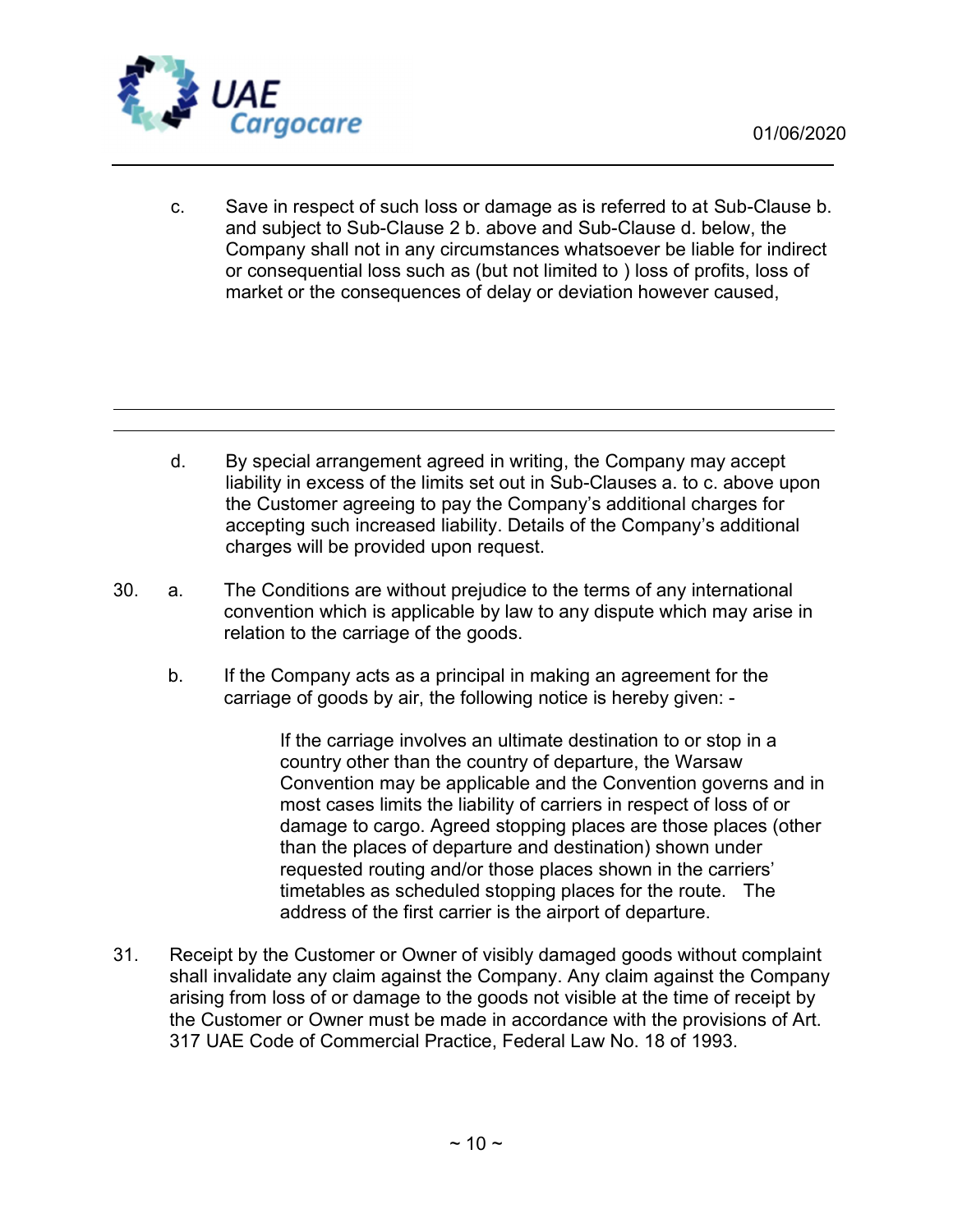

## LAW, JURISDICTION AND CONCILIATION

These Conditions and any act or contract to which they apply shall be governed by U.A.E. law and any dispute arising out of any act or contract to which these Conditions apply shall be subject to the exclusive jurisdiction of the U.A.E. courts. In the event of any such dispute, the parties may instead agree to apply to the Dubai Chamber of Commerce for the dispute to be referred to conciliation in accordance with the Rules of Commercial Conciliation and Arbitration of the Dubai Chamber of Commerce & Industry of 22nd February 1994 or any amendment or revision thereof for the time being in force.

\*\*\*\*\*\*\*\*\*\*